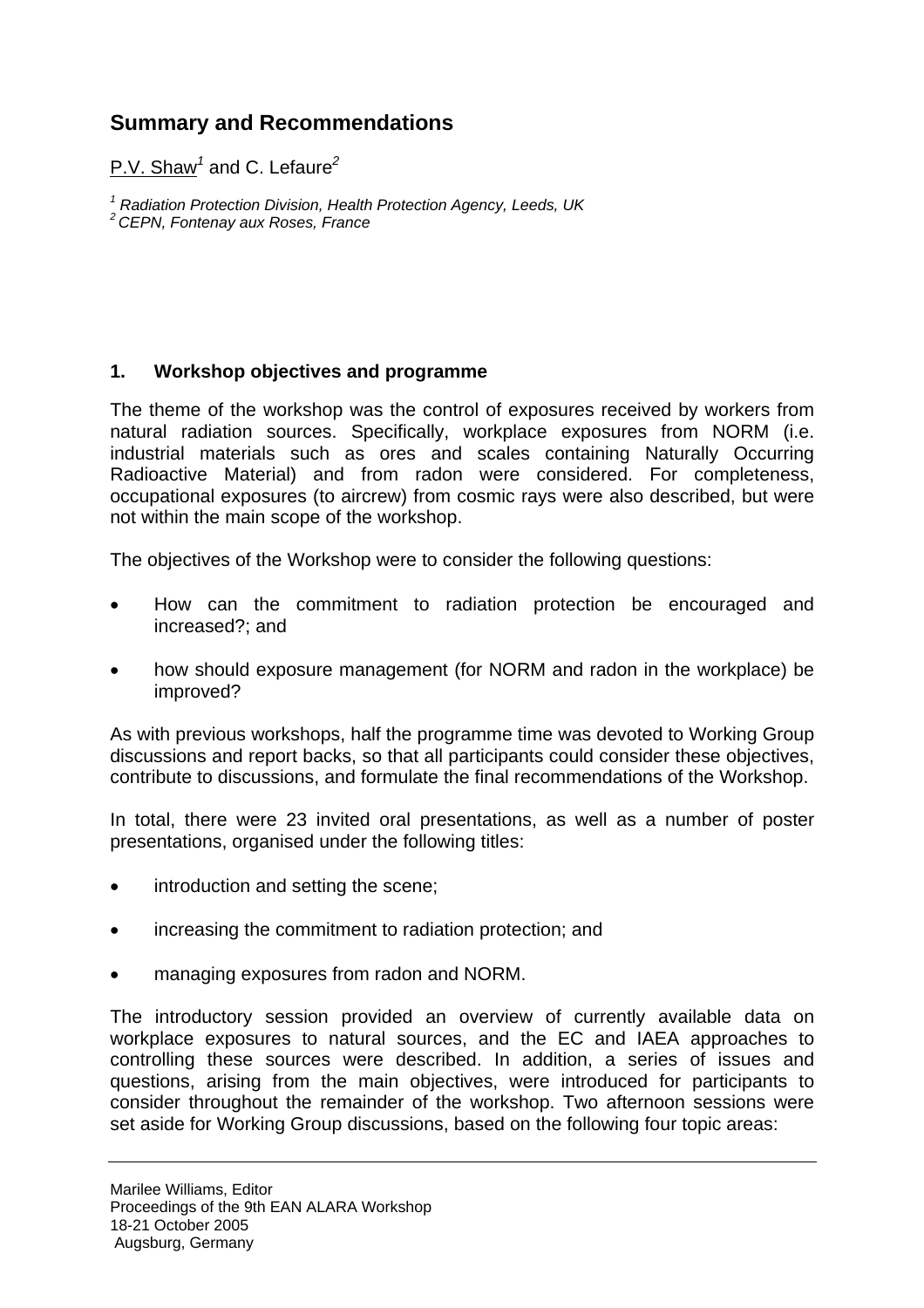- types of regulation and the optimisation of protection;
- communication and stakeholder involvement;
- practical management of radon exposures; and
- practical management of NORM exposures.

The reports from these groups were presented and discussed on the final day, from which the key findings and recommendations from the workshop were derived.

Individual presentations (papers and slides) are available to download from the EAN website (http://ean.cepn.asso.fr) From these, and the discussions that followed, a number of significant themes and issues emerged, and these are described below.

### **2. Themes and issues arising**

### *2.1 Radon*

- It is very well known in radiation protection that radon is the biggest contributor to population exposure. Despite this, it seems to have been given rather a low priority as a source of occupational exposure. Throughout the Workshop, the size of this radiation protection challenge was made clear. In the introduction, it was suggested that as many as one million workers could be affected, although other participants considered this an overestimate. In other presentations, there were examples of individual doses as high as 100 mSv/y. Whatever criteria are considered – number of affected workplaces; number of exposed workers; collective or individual dose – radon is the dominant occupational source.
- Protection from Radon is based on the principle of intervention<sup>1</sup>, implemented through the setting of (optimised) national Action Levels. Although this is a less rigorous system of control than is applied to other occupational sources (even NORM), the Workshop accepted that this was a pragmatic way of dealing with the worst affected workplaces. It was also noted that almost all EU Member States have issued regulations based on this approach.
- Despite the above, it would seem that the actual "success rate" is, in most cases, extremely poor. Regulations exist, but the level of compliance (and hence the degree to which exposures are controlled) is low. Various reasons were suggested, but it was clear that many employers were either ignorant of the problem, or else insufficiently motivated to take action. It was clear from the workshop that improved methods of communication, especially in respect of health risks from radon, were an important first step. Various national strategies were presented, and much can be learned from the experience gained. There was broad support for both emphasising the health risk to workers, and for comparing radon against other well-known hazardous agents in the workplace.

 1 This applies to homes and workplaces. But workplaces that cannot meet the intervention criteria are then considered "practices".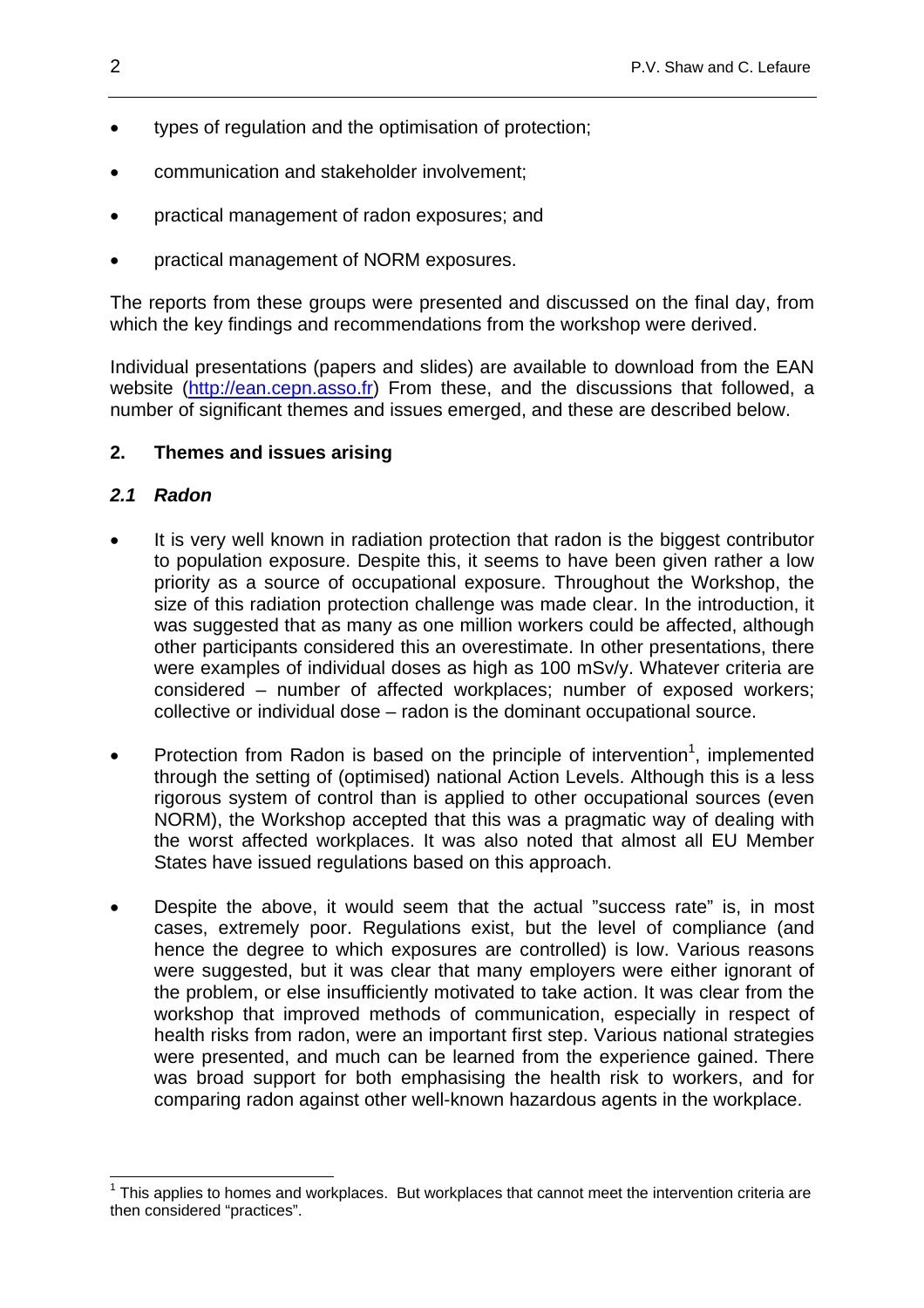- In addition, measures to encourage remedial actions are needed. Various strategies were discussed, but it was clear that the resources of radiation protection regulators are, in most cases, incapable of meeting such needs, either in terms of communication or enforcement. The need to involve the wider Health and Safety community, as well as other relevant bodies was clear. To achieve this, it was felt that a national commitment to controlling radon at work was needed.
- It was noted that radon is also a major public exposure issue, and indeed many of the points raised have relevance to the implementation of controls in homes.
- There was some discussion, but no overall consensus, on the ICRP proposals to expand the concept of dose constraints to cover planned, emergency and existing exposure situations (and thereby moving away from the concept of intervention through radon action levels). It was noted that this would place more emphasis on optimisation, however there were concerns that, in the case of radon, this would be even more difficult to implement than the current system.

## *2.2 NORM*

- Unlike radon, a harmonised approach to the control of occupational exposures from NORM has been mostly lacking. As a result, progress has been slow and the situation has been rather fragmented. Even basic data, such as the number of exposed workers, and the range of doses received, are still quite scarce. The best current estimate, as summarised in the SMOPIE project, is that approximately 100,000 workers could be affected.
- The Workshop was, however, encouraged by a number of quite recent developments, including international guidance from IAEA, new national regulations and guidance on NORM, and research work such as the SMOPIE project commissioned by EC. These developments have helped define a number of key factors in the control of work activities involving NORM, i.e.:
- NORM is widespread, and not all work activities can or should be subject to regulatory control. The use of a 1 mSv/y reference level (for workers and other persons), for determining when a work activity should be regulated, seems appropriate and is now widely adopted;
- Application of this dose criterion should be based on realistic assessments of the doses that are likely to be received. Doses estimated from exposure models are often grossly pessimistic, and estimates based on actual measurements in the workplace are preferred. From these, it is then possible to compile more accurate lists of NORM materials, industries and processes that may require regulation.
- Although many NORM industries know little about radiation protection, they are often familiar with worker protection from a wider industrial hygiene perspective. The two approaches are complimentary, and compliance with traditional health and safety controls may be sufficient to ensure that radiation exposures are also adequately controlled. Even where this is not the case, any additional radiation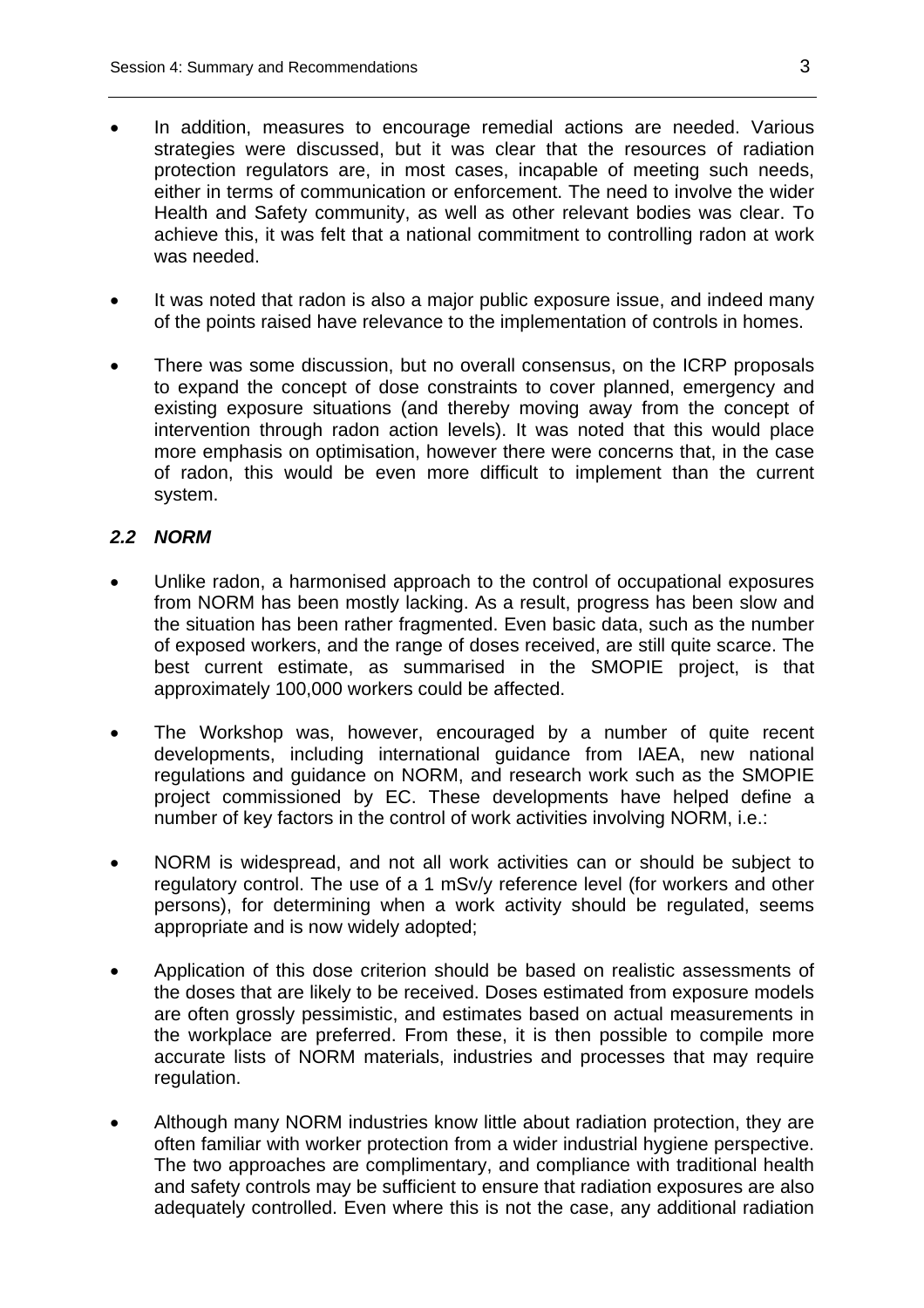protection controls should, where practicable, follow the industrial hygiene ethos. In particular, a graded approach to regulation is recommended, whereby controls are applied according to the risks to workers, and reflect the practicalities of the industries concerned.

- Despite these developments, the workshop identified a number of areas where further progress was needed. In particular:
- There remain significant uncertainties around the dose coefficients used to calculate doses from intakes of NORM. In many cases, the radionuclides are contained within inert particles, the bio kinetics of which are not well defined. Further uncertainties are associated with the way in which daughter products are assumed to behave following an intake.
- Air sampler design is driven by industrial hygiene considerations, which do not always match the needs of radiation protection. This was considered in some detail in the SMOPIE report, and the recommendations in terms of improved air sampler design need to be taken forward.
- There is still reluctance in some NORM industries to acknowledge the radiation protection issues, often because they see no benefit in doing so. It was considered that the radiation protection community needs to make more effort to establish an open dialogue with industry and gain their trust.
- Despite worker protection being one of the main themes of the Workshop, there was actually very little information presented on this subject. It was hoped that the future NORM network, sponsored by EC, would be able to provide this type of information.
- The introduction of controls on NORM has also had a large impact in terms of how the by-products, residues and wastes are viewed. In a number of cases, previously unregulated materials are now firmly categorised as radioactive waste. Some of these materials are produced in huge quantities, and the use/disposal of residues is a major issue for a number of NORM industries.

### **3. Recommendations**

Each working group produced conclusions and recommendations, and gave a report back on the final day of the workshop. The output of the Working Groups was collated by the EAN coordinators, to produce the formal recommendations of the Workshop, as listed below.

### *3.1 Recommendation #1: National action plans for radon*

National Authorities should develop long-term action plans for addressing occupational radon exposures. These plans should include: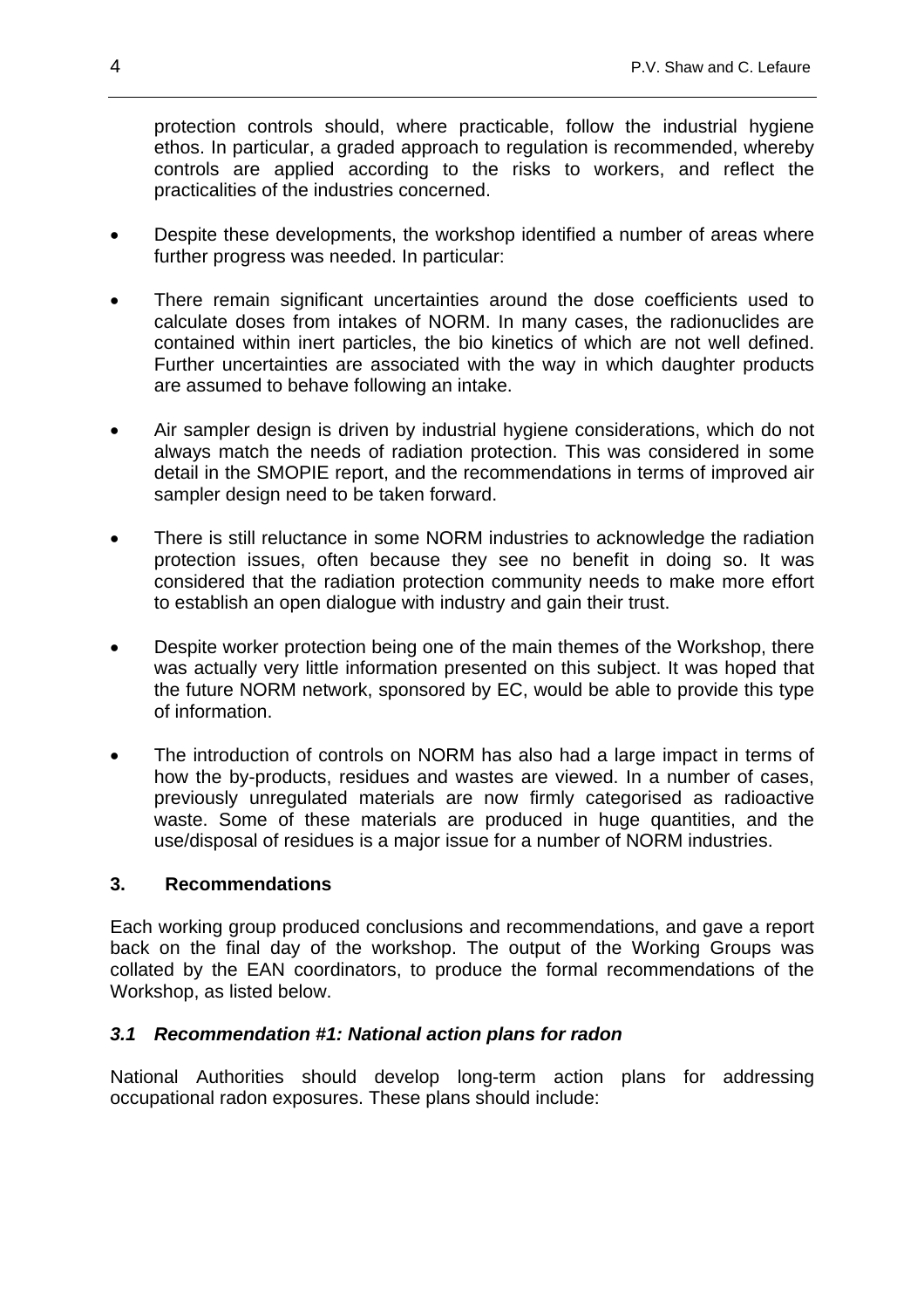- goals and targets;
- identification of stakeholders and contributors, assignment of responsibilities, and co-ordination of national authorities and resources;
- strategies, methods and tools for measuring radon levels, and for taking remedial actions; and
- audits and reviews of the implementation of the plan.

The radiation protection community (e.g. regulators, advisory bodies, research establishments, etc) should acknowledge the assistance that other stakeholders can provide, and actively seek to develop links and working relationships, for example, with:

- the wider Health and Safety Community;
- employer and employee organisations;
- insurance/legal sectors with an interest in occupational liability and compensation;
- the building and real-estate industries; and
- the media, and those with expertise in communication.

Public sector employers should be expected to lead by example in terms of implementing national plans.

#### *3.2 Recommendation #2: Communicating the occupational radon risk*

The effective provision of information on health risks from radon exposure, in a nontechnical way, is essential to express the scale of the problem and the need for remedial action. Suggested approaches include:

- quantifying the risk of cancer from workplace exposures, for example in terms of the number of fatal lung cancers predicted per year in each country or region;
- providing a comparison of these health risks, for example by including radon in a "Top 10" of hazardous (carcinogenic) workplace agent; and
- associated risks, such as from compensation claims, may also help persuade employers that action should be taken.

It is recommended that National Authorities (as part of Action Plans) and also the EC should pursue this.

#### *3.3 Recommendation #3. Communication/compliance strategies*

Experience in the effectiveness of different strategies used in radon action programmes is growing. These include advertising through various media, leaflets, websites, targeted mailshots, "roadshows" and inspection campaigns. There are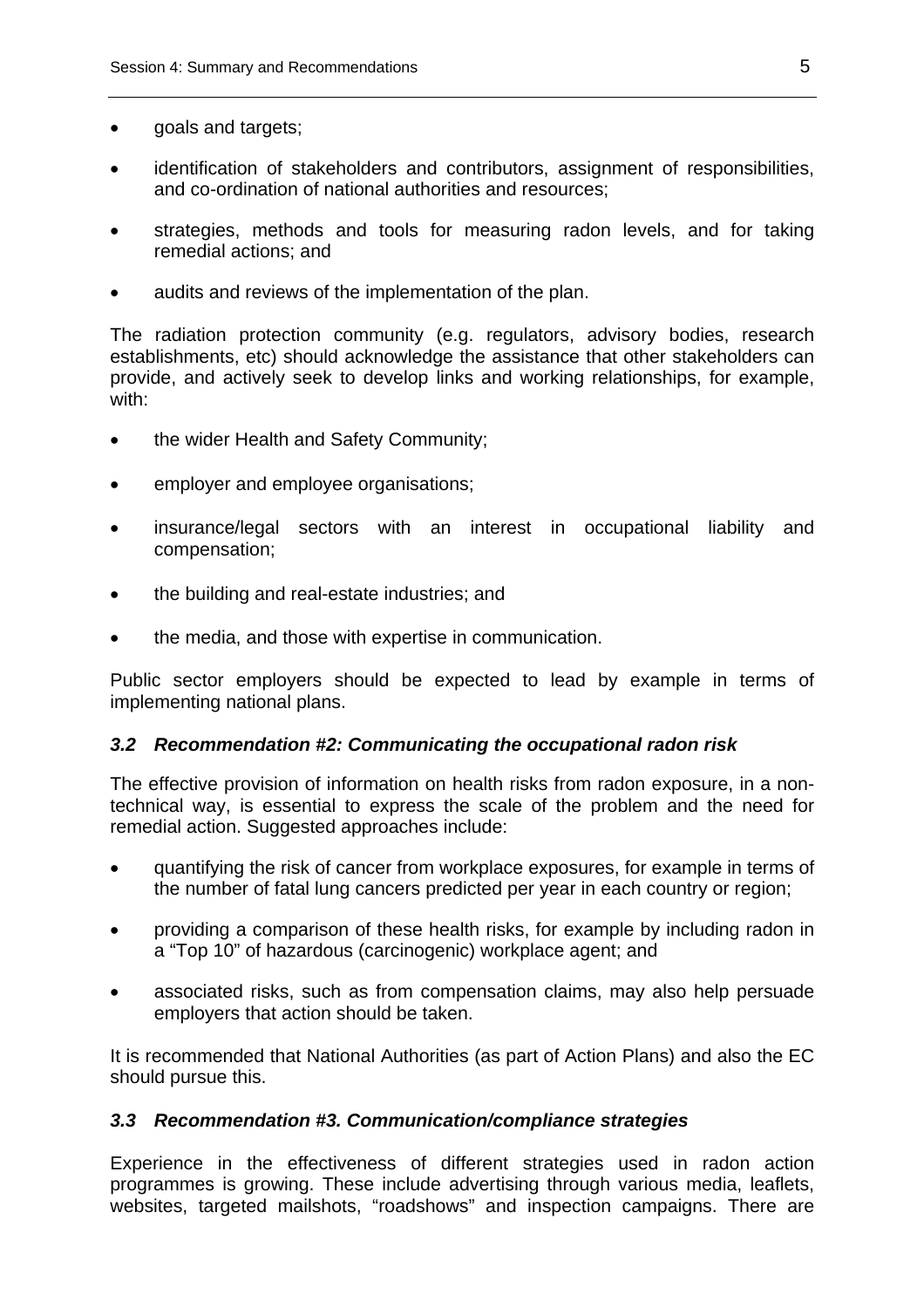many lessons to be learned, and it is recommended that this experience is analysed and shared. It is recommended that the EC consider:

- commissioning research on the effectiveness of different regulatory enforcement strategies, so that national resources can be used in the most effective manner; and
- developing a website that provides information on radon/NORM risks, as well as communication and protection strategies, as a resource to assist Member States in implementing National Action Plans.

National Authorities should also pay more attention to this subject, especially with a view to developing mutual trust with other stakeholders, for example by:

- engaging with credible, local information sources (e.g. medical or public health professionals) to ensure a common message;
- setting up stakeholder panels, national forums, etc.;
- making greater use of communication experts; and
- review the effectiveness of their own strategies and sharing this information with others.

### *3.4 Recommendation #4: Targeting radon action*

Radon action in workplaces needs to be prioritised, to ensure that the greatest benefit is obtained from limited resources. To help achieve this, it is recommended that:

- EC should be asked to clarify the scope of BSS Title VII, so that all Member States are clearly advised as to which type of workplaces it applies to (at present some Member States just regulate certain types of workplace (e.g. underground mines, show caves, water treatment plants, some spas), while in others the regulatory system applies to all workplaces); and
- Regulatory Authorities should identify the methods by which they can best identify priority workplaces, for example by mapping radon-prone areas, by considering specific types of workplaces/work activities, and taking account of occupancy rates. The aim then is to develop regulatory programmes and measurement protocols to encourage radon surveys in these priority workplaces. As well as determining the need for remedial action in specific workplaces, Regulatory Authorities should seek to collate the results to provide a better national picture of the situation.

### *3.5 Recommendation #5: Radon in new workplaces*

Enforcing radon protection (construction) standards in new buildings represents a long-term (and very cost effective solution) to the problem. Some national standards do exist, but in many cases this is only applied as guidance.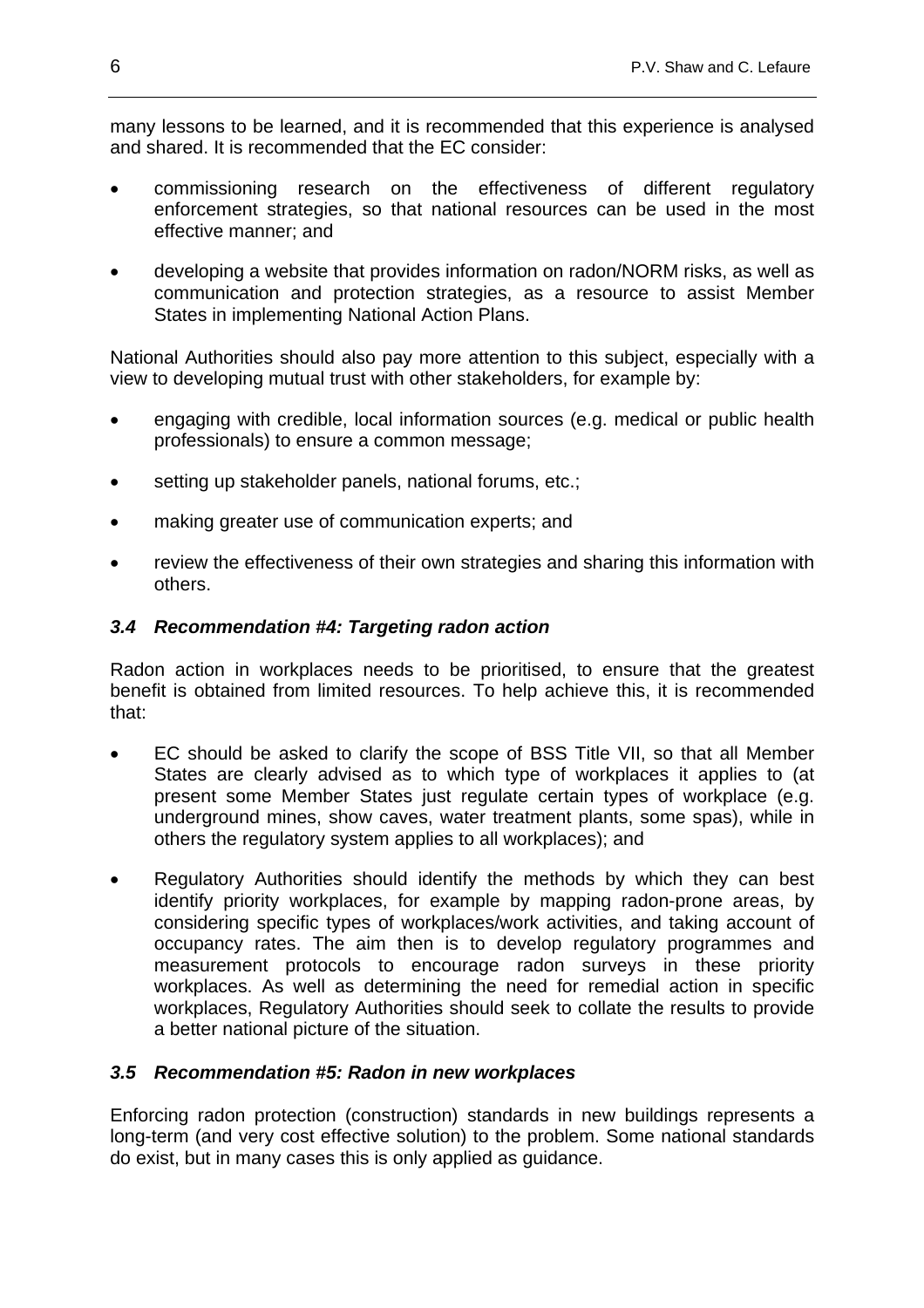National Authorities are encouraged to set and enforce radon protection standards for new (priority) workplaces, and to periodically review progress in terms of the number of workplaces subject to these standards.

### *3.6 Recommendation #6: The regulation of NORM*

Credible and effective regulation of NORM industries requires a graded approach that recognises existing controls for other hazards. Regulatory Authorities should ensure that the regulatory system applied to NORM:

- focuses on significant doses; and
- acknowledges existing regulatory controls (e.g. from an industrial hygiene perspective), where these contribute also to radiation protection.

To assist in the above, Regulatory Authorities are also encouraged to:

- maintain up-to-date lists of materials and processes for which regulatory controls have been/are considered necessary; and
- promote communication between different regulatory bodies, or different divisions within the same overall body, i.e. where they have an overlapping interest in controls related to worker protection.

### *3.7 Recommendation #7: The SMOPIE recommendations*

The SMOPIE report recommendations were endorsed by the Workshop, and followup actions are recommended. In particular:

- ICRP is requested to review the applicability of existing dose coefficients to natural radionuclides in NORM. Depending on the outcome of this review, the Commission is requested to consider a possible revision, or expansion, of their recommendations. In particular, the issues to be addressed include the lung solubility classification of radionuclides, the intake of radionuclides contained within inactive carrier particles, and the rate of radon emanation from such particles; and
- air sampler manufacturers and users should note the recommendations for the development of new devices, in particular the need for reliable thoracic samplers for radiation protection use.

#### *3.8 Recommendation #8: Further guidance for NORM users*

Practical guidance for NORM users has started to appear: the Safety Reports issued by IAEA, and the SMOPIE report, are especially acknowledged. Further work is, however, still recommended, and the NORM network being proposed by the EC might address this. In particular: